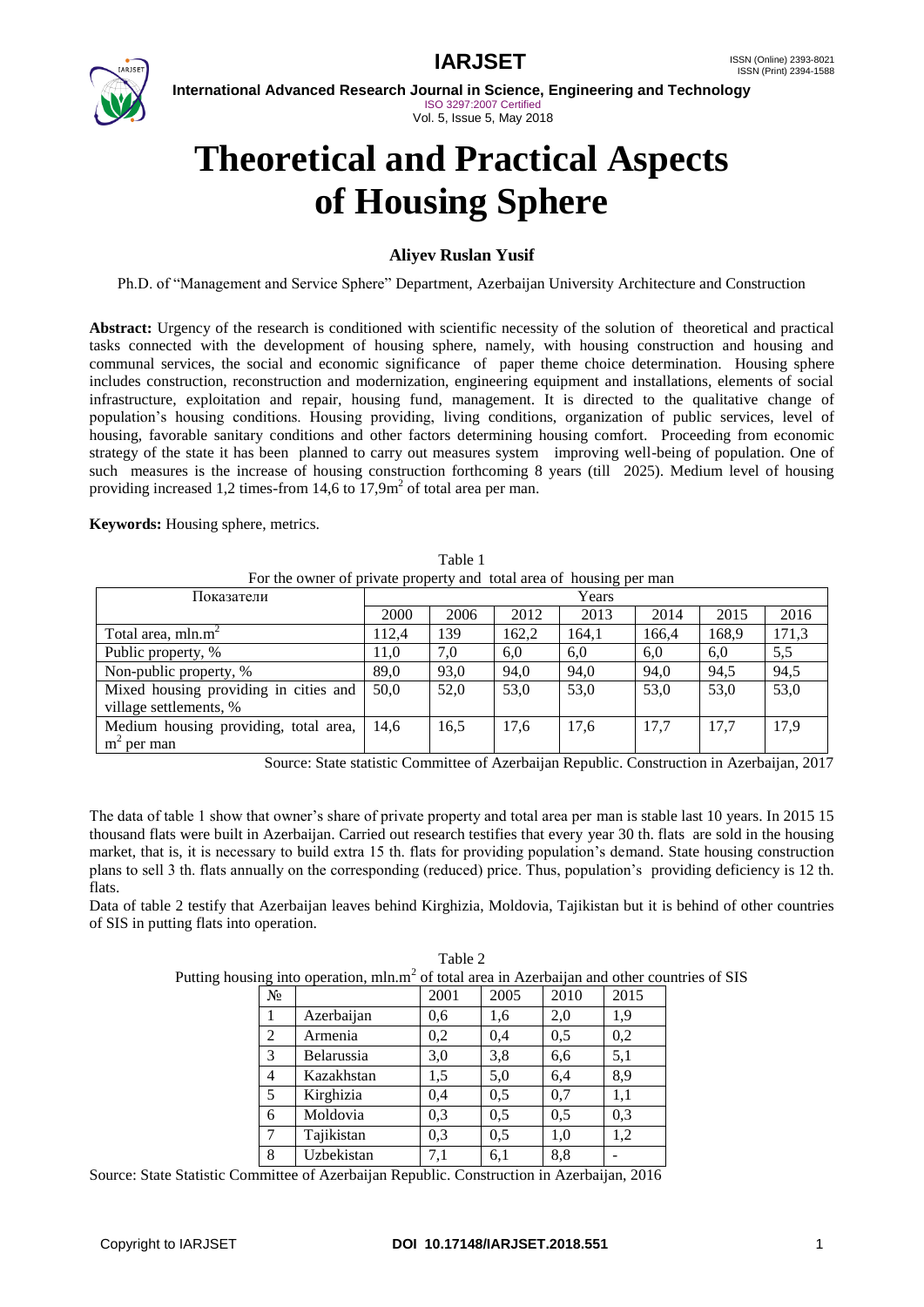

### **International Advanced Research Journal in Science, Engineering and Technology** ISO 3297:2007 Certified

Vol. 5, Issue 5, May 2018

Azerbaijan leaves behind Lithuania, Moldavia, Rumania and the Ukraine (tab.3). Recently changes have been also taken place in the structure of flats building on the property types. If in 2000 state means invested on flats buildings was 27,9%, non state–72,1%, population's personal means–34,3%, then in 2015 it was correspondingly 14,5%, 85,5% and 43,9% (table 4). Most of the population improved their housing conditions at the expense of their own means.

|       | Table 3                                                                   |       |                              |            |            |       |                              |            |
|-------|---------------------------------------------------------------------------|-------|------------------------------|------------|------------|-------|------------------------------|------------|
|       | Number of flats put into operation in Azerbaijan and other countries, th. |       |                              |            |            |       |                              |            |
| $N_2$ | Countries                                                                 | Years | Number of the flats put into |            | Countries  | Years | Number of the flats put into |            |
|       |                                                                           |       |                              | operation  |            |       | operation                    |            |
|       |                                                                           |       | flats, th.                   | 10 th.     |            |       | flats, th.                   | 10 th.     |
|       |                                                                           |       |                              | population |            |       |                              | population |
| 1     | Azerbaijan                                                                | 2005  | 16                           | 19         | Moldovia   | 2005  | 4                            | 11         |
|       |                                                                           | 2010  | 18                           | 20         |            | 2010  | 5                            | 14         |
|       |                                                                           | 2015  | 15                           | 17         |            | 2015  | 5                            | 15         |
| 2     | Russia                                                                    | 2005  | 515                          | 36         | Poland     | 2005  | 114                          | 30         |
|       |                                                                           | 2010  | 717                          | 50         |            | 2010  | 116                          | 36         |
|       |                                                                           | 2015  | 1124                         | 78         |            | 2015  | 118                          | 37         |
| 3     | Hungary                                                                   | 2005  | 41                           | 41         | Rumania    | 2005  | 33                           | 15         |
|       |                                                                           | 2010  | 21                           | 21         |            | 2010  | 49                           | 23         |
|       |                                                                           | 2015  | 8                            | 9          |            | 2015  | 50                           | 24         |
| 4     | Armenia                                                                   | 2005  | $\overline{c}$               | 5,11       | Tajikistan | 2005  | 8                            | 12         |
|       |                                                                           | 2010  | 4                            | 5          |            | 2010  | 19                           | 25         |
|       |                                                                           | 2015  | $\overline{2}$               |            |            | 2015  | 15                           | 18         |
| 5     | Belarussia                                                                | 2005  | $\overline{43}$              | 44         | Uzbekistan | 2005  | 55                           | 21         |
|       |                                                                           | 2010  | 85                           | 89         |            | 2010  | 75                           | 25         |
|       |                                                                           | 2015  | 69                           | 73         |            | 2015  | 84                           | 27         |
| 6     | Kazakhistan                                                               | 2005  | 44                           | 29         | Ukraina    | 2005  | 76                           | 16         |
|       |                                                                           | 2010  | 55                           | 34         |            | 2010  | 77                           | 17         |
|       |                                                                           | 2015  | 64                           | 37         |            | 2015  | 102                          | 25         |
| 7     | Lithuania                                                                 | 2005  | 6                            | 11         | Finland    | 2005  | 34                           | 65         |
|       |                                                                           | 2010  | 4                            | 14         |            | 2010  | 26                           | 69         |
|       |                                                                           | 2015  | 5                            | 75         |            | 2015  | 25                           | 63         |

Source: State Statistic Committee of Azerbaijan Republic. Construction in Azerbaijan, 2016

Table 4 Distribution of means on flats building on the property types (in %)

| $N_2$ | Years | Total, | Including, share |           |         |              |         |
|-------|-------|--------|------------------|-----------|---------|--------------|---------|
|       |       | $\%$   | from them        |           |         |              |         |
|       |       |        | State means      | Non-state | Private | Including    | Foreign |
|       |       |        |                  | means     |         | population's |         |
|       |       |        |                  |           |         | personal     |         |
|       |       |        |                  |           |         | means        |         |
|       | 2000  | 100,0  | 27,9             | 72,1      | 64,5    | 34,3         | 2,3     |
| 2     | 2005  | 100,0  | 10,5             | 89,5      | 88,7    | 17,4         | 0,8     |
| 3     | 2010  | 100,0  | 37,5             | 62,5      | 56,8    | 28,5         | 5,7     |
| 4     | 2015  | 100,0  | 14,5             | 85,5      | 85,4    | 48,9         | 0,1     |

Source: State Statistic Committee of Azerbaijan Republic. Construction in Azerbaijan, 2016

The main ways of improvement of population's housing: at the expense of:

state, social hire and personal means with credit;

 repair and reconstruction of living fund, realization of state programs stimulating crediting of housing construction, development of housing market and etc.

 $\overline{a}$ 

In 2016 State Agency on housing construction was created. Its function is to complete reconstruction of the city, development and improvement of their social infrastructure till 2025. After 2025 it was determined to create housing sectors in each region of the country, the task of which providing of population with high quality housing and sociocultural object.

Till 2020 it is planned to have 10 thousand new working places in the construction sector of the country which will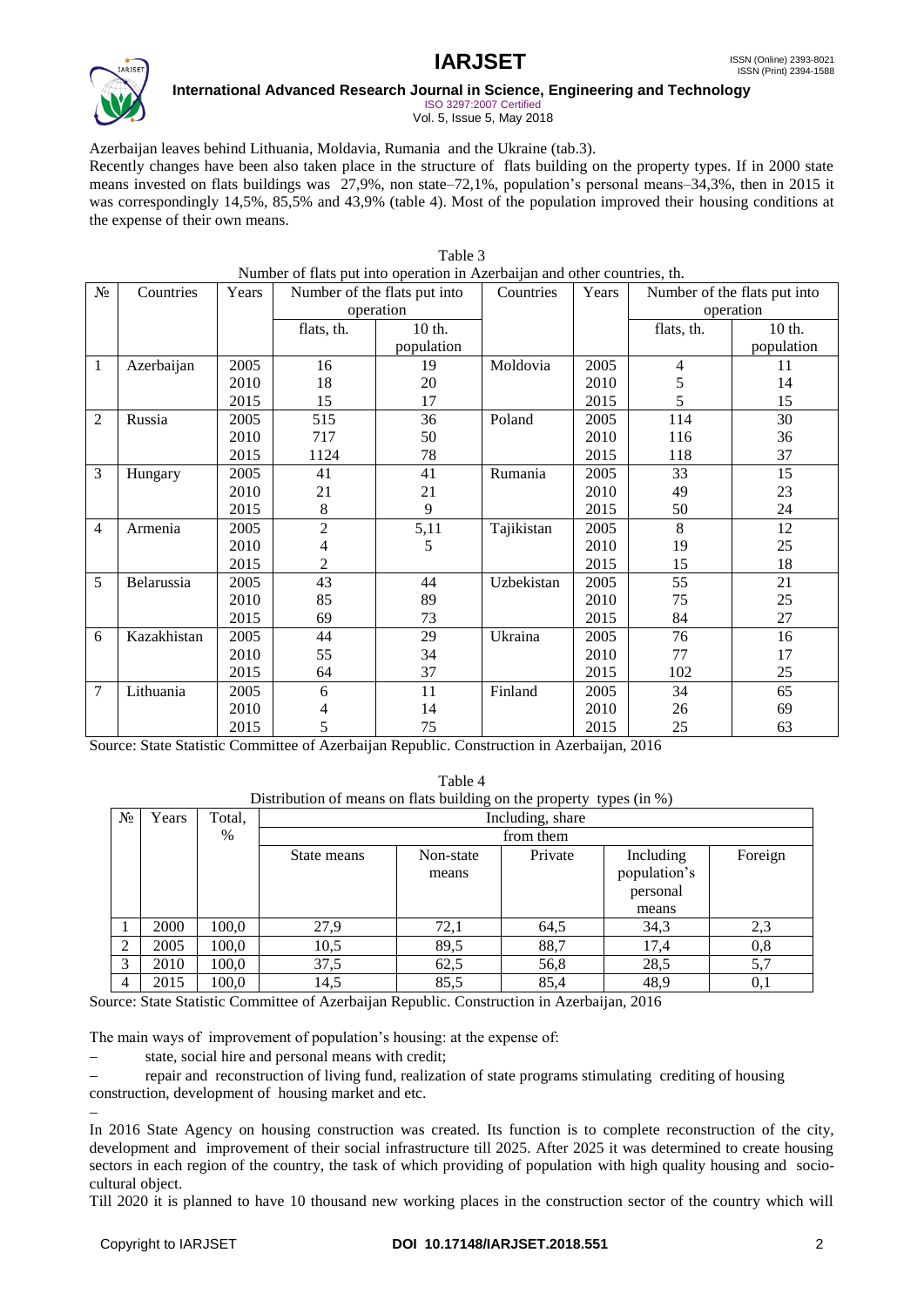



**International Advanced Research Journal in Science, Engineering and Technology** ISO 3297:2007 Certified

Vol. 5, Issue 5, May 2018

consume 900 mln. manat investment both at the expense of state and attracting private construction companies (strategic road map, 2016).

Growth of living construction and increase of volume of reconstruction, modernization and capital repairs of housing fund require improvement of housing and land policy. Economy and more intensive use of territories in the construction of cities is the important reserve of efficiency increase of capital investments into construction, engineering and organization of public services. It is carried out on the basis of increase of construction density, improvement of architecture planning method and other directions of scientific technical progress.

Control on the land use efficiency in the cities of the Republic is realized by administrative, market and mixed methods. Administrative ones regulate main rules of land use in the interests of state and are directed to the banning of badmanagement when using land areas and ecology pollution. Market methods determine tax sum into the budjet for use of land areas, payments for land withdrawn under new construction, and also payment of privileges for effective use of lands. Mixed methods characterize combination of administrative and market mechanisms. They are directed to the material-technical and financial providing of programs on the protection of ecology environment and improvement of urban land use.

The main goal of the research is detail grounding, work and improvement of theoretical and practical approaches to the development of housing sphere considering national, local and regional peculiarities of housing and efficiency of land use. The followings belong to the main tasks of the research:

- theoretical and practical problems of housing sphere of regions;
- formulation of conceptions as the basis of market estate objects;
- assessment of land estate objects in the cities of the Republic and urban land use;
- assessment of land cost and land policy;
- registering of national features in solving housing problem in the regions.

Approaches to the development of housing sphere in realization of state housing policy, namely in the problems of formation of mechanism of land use and reforming of housing utilities economy and housing market have been studied and formulated; national and regional housing features in the Republic, uploading problems on the terminology conceptions of housing estate, constructional land use, estate market and etc. have been offered.

The research is directed to the solution of theoretical problems, methodological and practical problems on the determination of housing estate objects.

The first approach is based on the study of various opinions of analytics-experts about market cost of the object. The positive side of the approach is quite high trustworthiness at information shortage, but its disadvantage is the expensive cost.

In the second approach cost of the object is determined by the help of modern methods of mathematical analysis and statistic system of information processing of and big number of analogous objects.

The second approach is mainly used in the practice of abroad, as statistic methods allow to get more reliable results comparing with expert assessment.

However, complex approach based on the combination of both abovementioned methods is the optimal in determining the cost of land tenure and objects of urban construction. Complex approach to the determination of the cost of estate objects will allow to determine and economically to substantiate standards of land use, to fix optimal quantity of land payments, to exclude contradictions between citizens and land or house owners. Sometimes commercial interests of some regions come in defiance with macroeconomical requirements of central state bodies because of insufficient regulation of land use. In many countries legal regulation of land use acts as the basis of regional economic politics (Timonina, 1992), (Kirillov, 2005).

Striving of house owners to increase their income and minimize specific weight of exploitation expenditures on each flat resulted in the construction of so-called houses with a big quantity of small flats and rooms rented in them. It influenced on the dimensions, area and view of the houses, increase of the floors and density of the construction or urban land areas. Landowners, desiring to increase quantity of land areas, get more income, divided their lands into small sections and sold to the builders. It resulted in chaotic construction of the cities with narrow streets, turnings, dead ends.

Works of the foreign scientists on the problems of the interaction the society and nature, information about the availability and structure of the lands in comparison with the capacity of production, and also economico-mathematical models and methods, analysis of the resources on statistics and dynamics revealing direct and return relations deserve attention.

However, they have a number serious shortages, the main are the followings:

 the world is considered as unique system of development without considering qualitative new opportunities of market economy and without deviling countries to the developed and developing ones;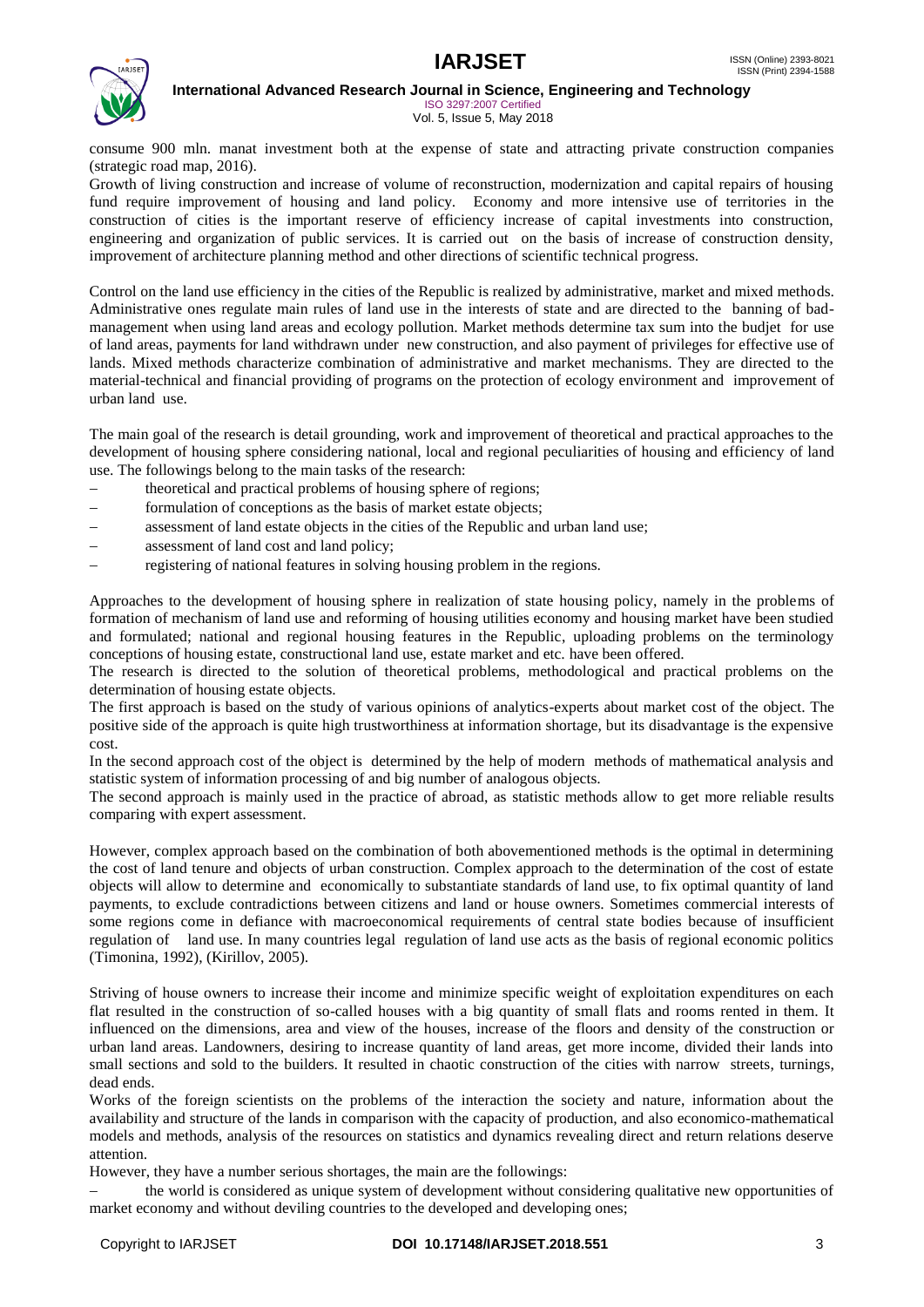



**International Advanced Research Journal in Science, Engineering and Technology**

ISO 3297:2007 Certified Vol. 5, Issue 5, May 2018

 insufficient registering of achievements of scientific-technical progress and social sphere in the development of productive forces of the scientific-technical progress and social sphere in the development of productive forces of the community which can be significant in the establishing of interrelation between community and nature;

 unreality of the suggestions on the artificial slowdown of the production, reducing of population's quantity, refuse of one the countries from the land use at the expense of others, "poor countries".

 $\overline{a}$ With the development of foreign countries and growth of production limitation of lands and other natural resources becomes evident. Reduce of free territories resulted to the sharp increase of the land cost. Land cost in the biggest cities of the USA, Japon and number of other countries is very high. In Japon the land is 10 times more expensive than in Europe. In these conditions for economy of the territories city construction measures-increasing density and floors, use of underground space for placing services enterprises, engineering installations and etc are used.

In the market conditions state housing policy has two interacted channels (Aaron). These are stimules of housing offers and offers on housing demand satisfaction. In table 5 the main directions of housing policy have been given.

|                                                    | Directions of housing policy                         |
|----------------------------------------------------|------------------------------------------------------|
| Stimuli of housing offers                          | Stimuli of housing demand                            |
| 1. Holding of competitions and tenders on housing  | 1. Realization of state program on providing         |
| construction offers                                | population with new housing at the expense of        |
|                                                    | state budjet                                         |
| 2. Stimulation of restructurization objects of the | 2. Housing cost considering the level of comfort     |
| housing construction and market reforms            | quality; construction place                          |
| 3. Preferable credits and subsidizing              | 3. Development and realization of<br>regional        |
|                                                    | investment projects                                  |
| 4.Tax privileges                                   | 4. Expanding of share of mortgage crediting of       |
|                                                    | housing construction                                 |
| 5. Analysis of public opinion, regulating<br>of    | 5. Creating of market infrastructure of housing, use |
| consultative and corporative SERVICE               | of land and public communications                    |

| Table 5                      |
|------------------------------|
| Diractions of housing police |

It is necessary to mention that without the growth of housing construction the liquidation of bureaucratic administrative barriers in construction market it is impossible to make housing available for each family. It is necessary to liquidate corruption while allotting land sectors and getting permissions for housing construction, to create favourable atmosphere for competition and investors attraction. Only complex and justified approach to the solution of social, economic, legislative, economic and administrative character will promote improvement of situation and realization of housing program.

Solution of housing problem is connected with the improvement of cultural and every day services of the population. Thorough registration of social and everyday demands introduce serious amends to the old concept about housing reflecting only traditional flat (dwelling house). In the conditions of social improvement taking place in the life of society, the harmonic combination of a new type flat (dwelling house) with a wide net of public service enterprises enters into the housing concept.

At all stages of the development of the modern life personal flat suffering from radical qualitative changes still remains main component of complex concept about modern life. It doesn't entreat value of public sector in the formation of modern life, which doesn't exclude keeping of important material and spiritual functions. That's why, one mustn't be limited with one-sided development of public sector. It is necessary simultaneously to improve housing serving to the personal and intimate demands of the family.

Thus, together with the creation of perspective and transitional housing types it is necessary to develop complex of measures connected with reconstruction of the built houses considering their consequent rational use. Problems of national features of modern housing of Azerbaijan are not independent, they are organic part of a big problem on the creative direction of world housing. That's why, problems of national modern housing can be scientifically enlightened only on condition of their considering from the position of world housing entirely. Strengthening of economic and cultural relations among various peoples at all stages of their historical development created favorable condition for further improvement and enrichment of their housing. In the history of world housing there are examples where housing of some peoples developing "private" original traditions, at the same time overcame national barriers, borrowed housing achievements of other peoples. And on the contrary, limiting of the housing only in the frames of